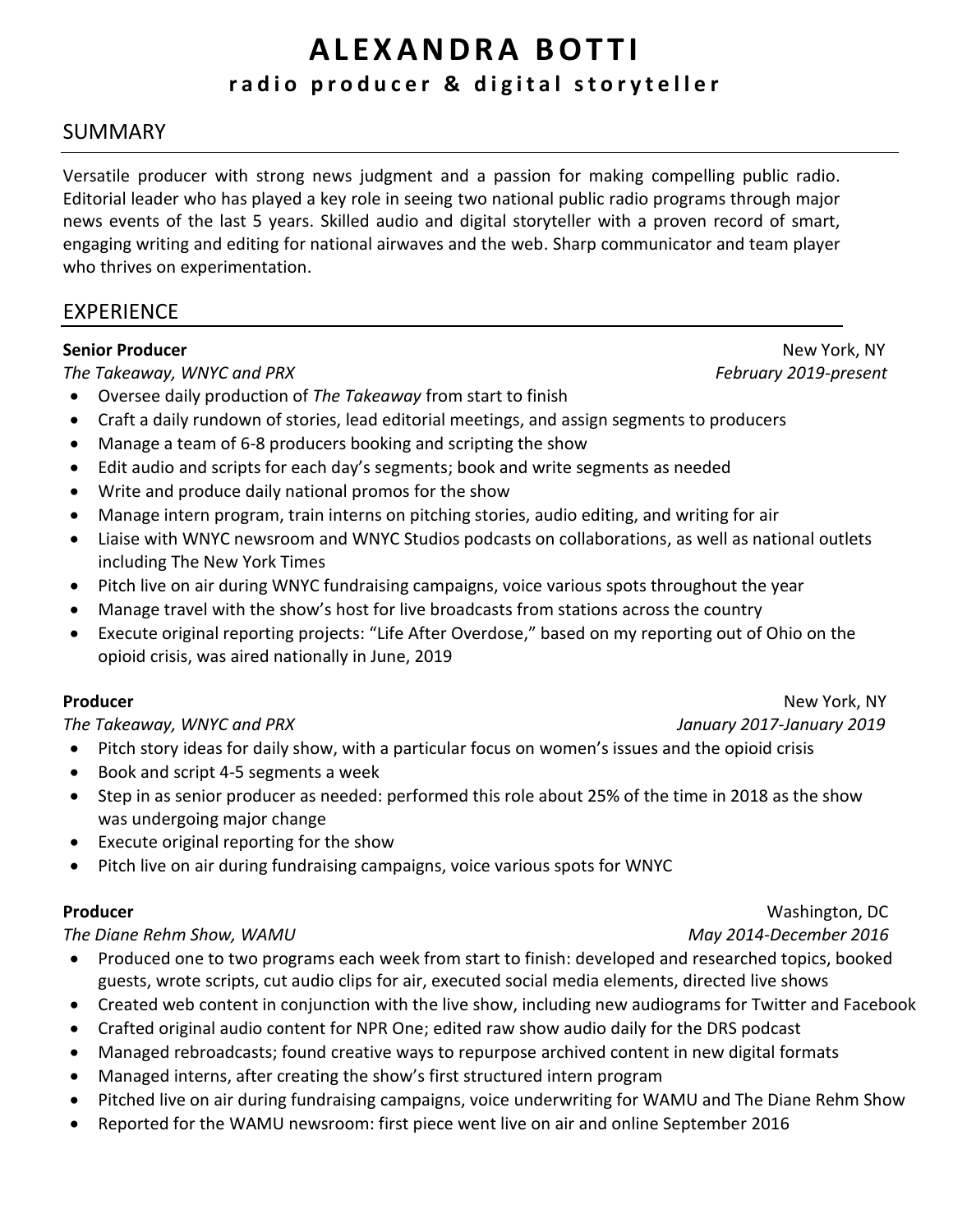### *Freelance August 2011-July 2014*

Produced strategic content and developed winning communications campaigns across a variety of platforms and topic areas. Key clients include:

- *TripAdvisor***:** Created educational content for B2B division of the largest travel community on the web, from in-depth marketing guides to social media content across more than ten points of sale; developed a successful how-to B2B video series
- *Blu Homes*: Ghostwrote new columns on Huffington Post Home and Inc.com on behalf of Blu Homes cofounder and VP Maura McCarthy, reaching a monthly online audience of more than 13 million
- *Georgetown University*: Editor-in-chief of the Linguistics Monthly Newsletter for linguists worldwide; reported, wrote, and edited original content on latest research and linguistics at work in the everyday
- *MONCLARITY*: Edited and translated blog entries from English to French on neuroscience research, as explained for the average reader

### **Contributing Writer** Somerville, MA

*The Somerville Times (was The Somerville News) Fall 2010-Fall 2012*

• Reported on local events with a focus on the arts and education

### **Marketing Communications Manager and School School Communications Manager and School Communications Manager and School Communications Manager and School Communications Manager and School Communications Manager and School**

*Blu Homes June 2010-August 2011*

- Managed all marketing and communications efforts for the then startup green tech company
- Secured features in local and national media, including USA Today, NPR, and CBS Sunday Morning
- Grew the combined Facebook and Twitter audience by more than 10 thousand in first months
- Created in-depth marketing collateral, messaging, and strategy for major campaigns
- Wrote press releases, speeches and presentations for key announcements

### **Consumer Public Relations Specialist** Newton, MA

- Developed and managed messaging for major communications campaigns
- Launched and analyzed consumer surveys and polls
- Trained team members on tools and best practices
- Contributed creatively to press releases, surveys, and other consumer PR efforts
- Supervised TripAdvisor's world-famous Travelers' Choice Awards
- Promoted from Communications Associate after one year

## EDUCATION

| <b>Georgetown University</b>                                                                                                                                                                                   | Washington, DC  |
|----------------------------------------------------------------------------------------------------------------------------------------------------------------------------------------------------------------|-----------------|
| M.A. Sociolinguistics with honors, concentration in Language & Communication<br>Highlighted coursework: Intercultural Communications, Discourse Analysis,<br>Discourse and Social Media, Language and Identity | May 2014        |
| <b>Smith College</b>                                                                                                                                                                                           | Northampton, MA |
| B.A. cum laude, English Language and Literature, French Studies                                                                                                                                                | May 2008        |
| <b>Paris IV La Sorbonne</b>                                                                                                                                                                                    | Paris, France   |
| Master's level French and English language, literature, and history courses                                                                                                                                    | 2006-2007       |
| <b>Harvard University Summer School</b>                                                                                                                                                                        | Cambridge, MA   |
| Graduate Journalism Proseminar: Writing and Reporting                                                                                                                                                          | Summer 2010     |

*TripAdvisor June 2008-June 2010*

**Web Writer/Editor/Translator** *Boston, MA and Washington***, DC**